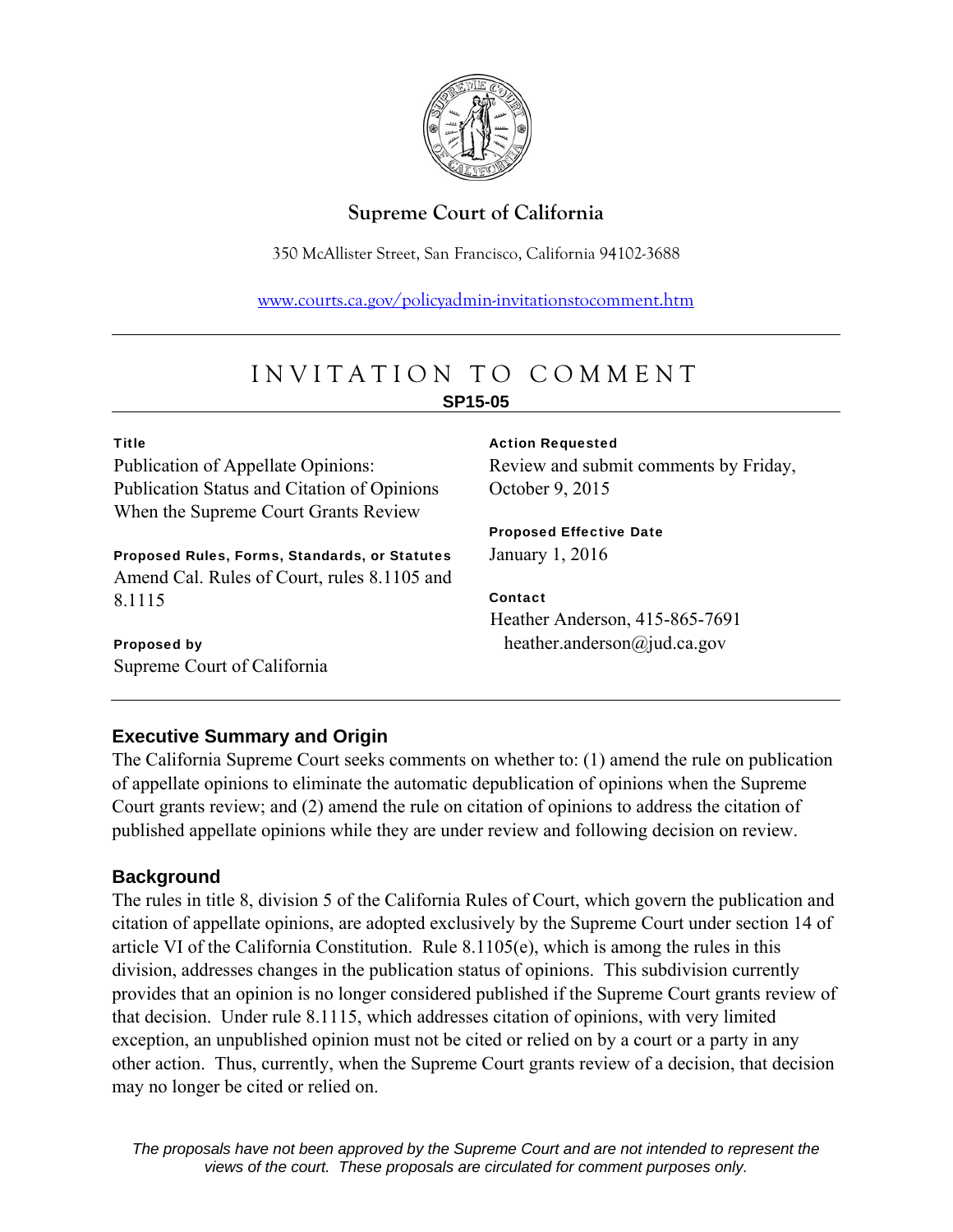The practice of treating decisions under review by the Supreme Court as being depublished began more than a century ago, shortly after the California Constitution was amended to create the Court of Appeal in 1905. In 1964, the Supreme Court memorialized this practice in the California Rules of Court as part of a broader revision of the rules relating to publication. This rule, originally adopted as rule 976(d), has been amended several times and renumbered, but its treatment of published opinions as being automatically depublished if the Supreme Court grants review has remained unchanged.

California appears to be unique in its treatment of appellate opinions when review by the state's highest court has been granted. All other state and federal court systems with intermediate appellate courts retain in the bound volumes, and in corresponding online reports of decisions, all published intermediate appellate court opinions even when such opinions have been accepted for review by a higher court. Information obtained by the court indicates that other jurisdictions permit citation to these opinions with appropriate notation as to their review status.

# **Prior Proposals**

 $\overline{a}$ 

Between 1979 and 1988, the Supreme Court received four suggestions for modifying the provision in former rule 976(d) (now rule 8.1105(e)), providing for automatic depublication of a published Court of Appeal opinion when the Supreme Court grants review.

In 1979, the Chief Justice's Advisory Committee for an Effective Publication Rule appointed by Chief Justice Bird recommended, among other things, that rule 976(d) be amended to end the automatic depublication of opinions upon grant of review by the Supreme Court.<sup>1</sup> This proposal was circulated for public comment, but the court did not adopt this change when it ultimately amended the rules on publication in 1982.

In March 1985, another committee appointed by the Chief Justice, the Judicial Council Advisory Committee to Implement Proposition 32, made a similar recommendation. The voters had recently enacted Proposition 32, which amended the California Constitution to permit the Supreme Court to select the specific issue or issues that it would consider on review, and this committee was asked to develop the rules needed to implement this change.<sup>2</sup> Among other things, the committee recommended amending rule 976 to eliminate the practice of automatic depublication of the Court of Appeal opinion upon grant of review. The committee reasoned that although this practice might have been logical when the Supreme Court's review was a de novo

<sup>&</sup>lt;sup>1</sup> This report, and the other reports cited in this paragraph, as well as corresponding documents, can be accessed at the link for this invitation to comment, under the "Supreme Court" heading at: http://www.courts.ca.gov/policyadmin-invitationstocomment.htm. 2

 $\overline{P}$  Before this constitutional amendment, whenever the Supreme Court exercised its discretion to grant "hearing" concerning a matter resolved by the Court of Appeal, review proceeded de novo from the trial court's judgment, as if there had been no intermediate Court of Appeal decision.

*This proposal has not been approved by the Supreme Court and is not intended to represent the views of the Supreme Court. This proposal is circulated for comment purposes only.*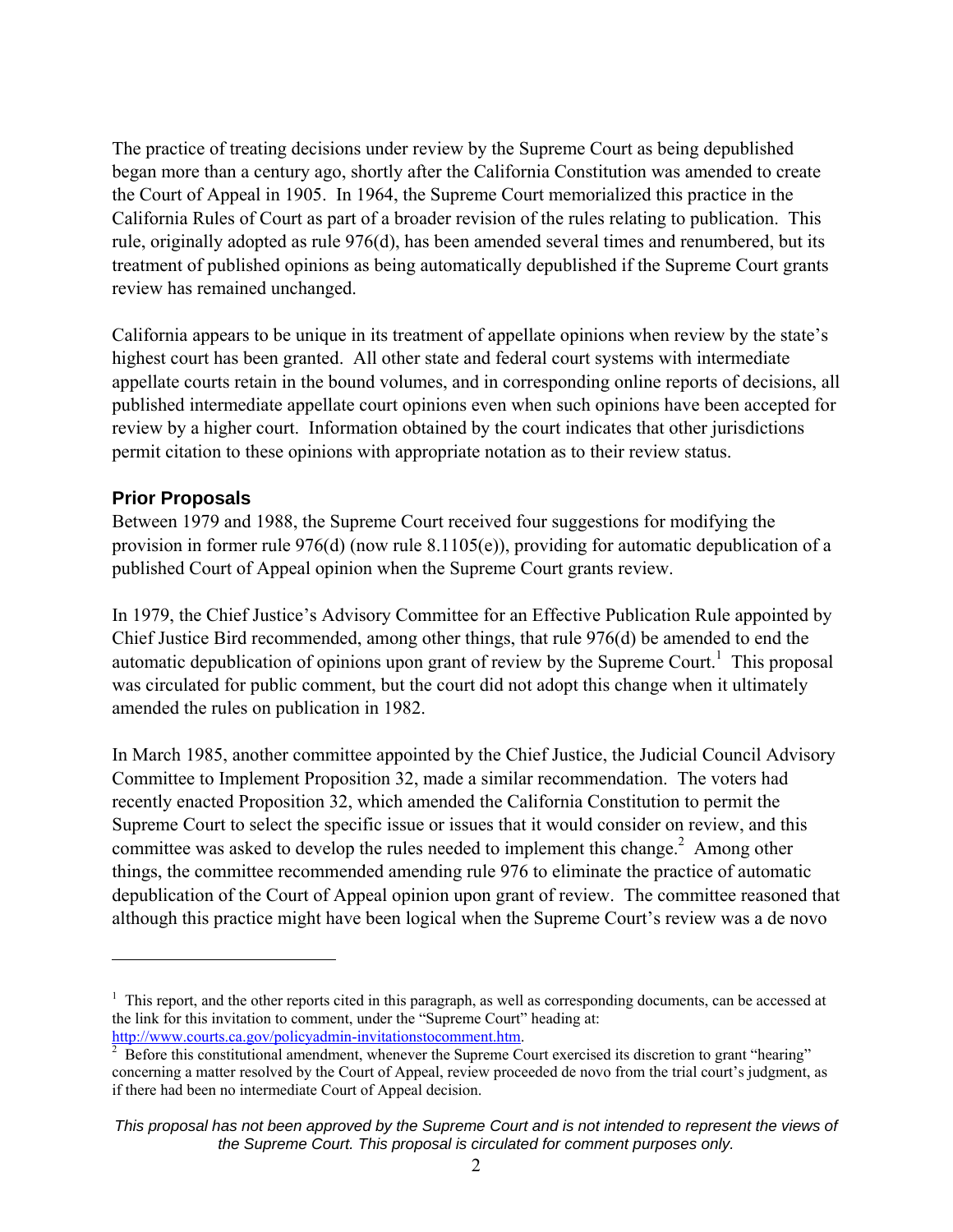review of the trial court decision, the constitutional amendment had changed that landscape. The report also recommended corresponding changes to the rule regarding citation of opinions to provide that, while review was pending, the Court of Appeal decision could be cited, but would have no binding or precedential effect. In addition, the report recommended that this rule state: "The fact that the Supreme Court opinion does not discuss an issue is not an expression of the opinion of the Supreme Court on the correctness of the resolution of the issue by the Court of Appeal or on the correctness of any discussion of it in the Court of Appeal opinion." Ultimately, however, the Supreme Court did not adopt these changes. Instead, the court adopted an amendment to rule 976 recognizing the court's authority to selectively publish all or part of a Court of Appeal opinion pending review or after decision on review (this is now the second sentence in rule  $8.1105(e)(2)$ ).

In October 1986, Administrative Presiding Justice Racanelli of the Court of Appeal, First Appellate District, wrote a letter to Chief Justice Bird indicating that all of the justices of that court had voted to request that the Supreme Court revise rule 976 to provide for continued publication of a Court of Appeal opinion if the Supreme Court grants review and issues an opinion in the case. The Administrative Presiding Justices of the Third and Fifth Appellate Districts subsequently joined in that request. The Supreme Court considered this request, but declined to modify the rule.

In May 1988, the State Bar of California, the California Attorney General, the California Judges Association, the Bar Association of San Francisco, and the San Diego Bar Association jointly requested that the Supreme Court ask the Judicial Council to study and make recommendations on proposed amendments to rule 976(d). The proponents would have provided that a Court of Appeal opinion certified for publication would remain published if the Supreme Court granted review but that it would not be accorded *stare decisis* effect except on order of the Supreme Court. Again, the court considered the request but declined to modify the rule at that time.

# **This Possible Rule Change**

Recently, some Court of Appeal justices have expressed a renewed interest in changing the rule calling for automatic depublication of published Court of Appeal opinions when the Supreme Court grants review. Given this interest, the court has reviewed the prior proposals to amend this rule and has decided to seek public comments on the following possible amendments.

### **Rule 8.1105**

*This proposal has not been approved by the Supreme Court and is not intended to represent the views of the Supreme Court. This proposal is circulated for comment purposes only.*  The possible amendments to rule 8.1105 would eliminate the historic practice of automatically depublishing a published Court of Appeal opinion when the Supreme Court grants review. Instead, under the possible rule, unless the Supreme Court orders otherwise, such opinions would remain published. However, the possible amendments to rule 8.1105 would require that any such opinion, whether published electronically or in hard copy, be accompanied by a notation advising that review by the Supreme Court has been granted. As under current rule 8.1105, the Supreme Court would retain the authority under (e)(2) to order that a published opinion, including a published opinion that is pending review by the Supreme Court, be depublished.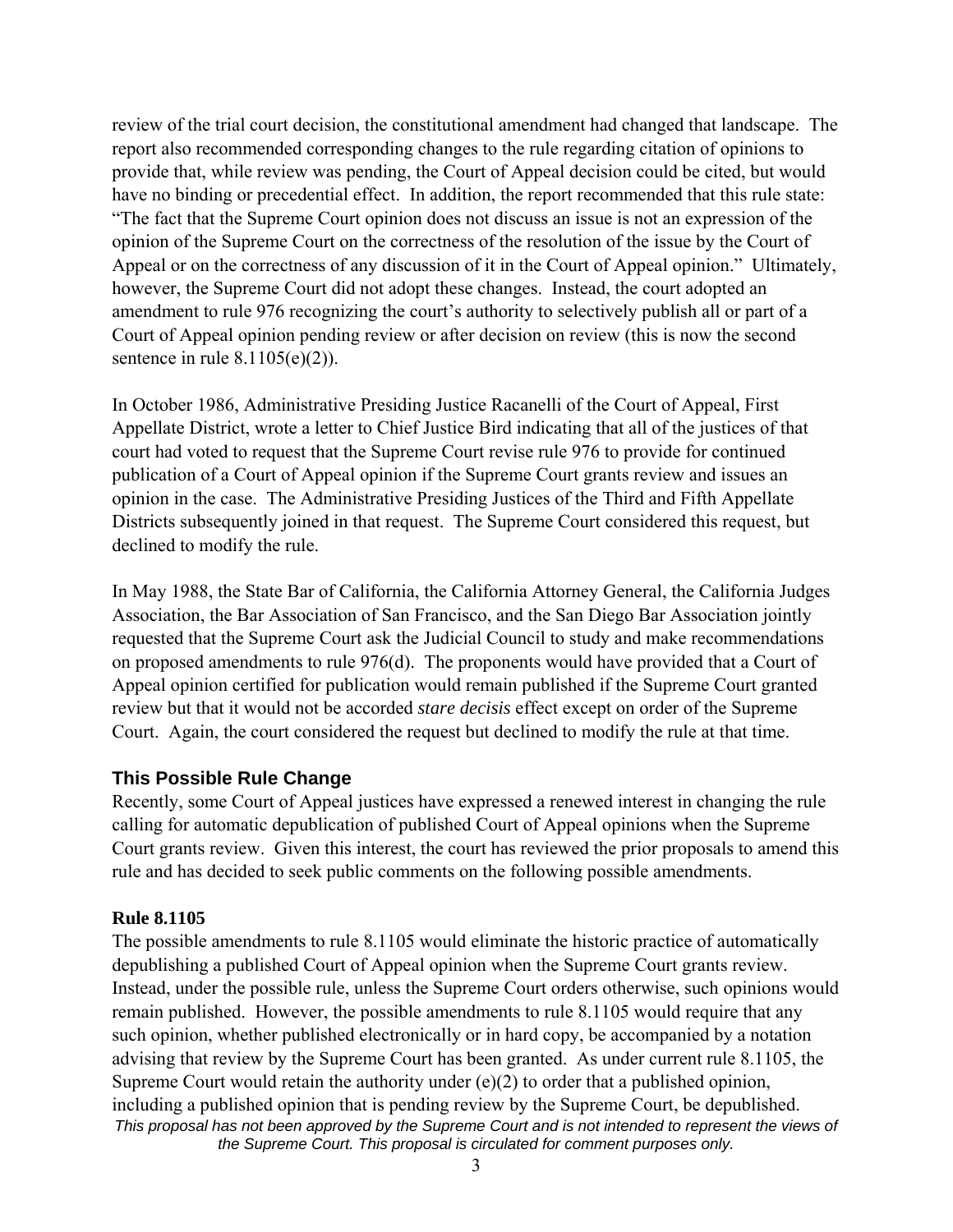## **Rule 8.1115**

 $\overline{a}$ 

The Supreme Court is also seeking comments on possible amendments that would add a new subdivision (e) to rule 8.1115, addressing citation of such opinions both while they are under review by the Supreme Court and after decision on review.

## *Citation while decision is under review*

Possible new subdivision (e)(1) would permit citation of opinions while review is pending, but would require any such citation to note the grant of review and any subsequent action by the Supreme Court. Because Court of Appeal opinions as to which review is pending have not previously been published or citable, the Supreme Court anticipates that, were it to revise the rule, there may be questions regarding the extent to which such opinions may be relied on. To address these potential questions, the amendments also would specifically address the potential binding or precedential effect and/or persuasive value of such decisions while review is pending.<sup>3</sup> The court is considering two possible alternatives in this regard:

- Alternative A would provide that, unless otherwise ordered by the court, while review is pending, the entire Court of Appeal decision would continue to have the same binding or precedential effect that it had prior to the grant of review. This approach is consistent with the normal rule set out in *Auto Equity Sales, supra*, 57 Cal.2d 450, 455, and recognizes that the published opinions of the Courts of Appeal apply to all superior courts of this state. This also appears to be the approach of other states, by rule or practice, with respect to published opinions while review is pending in a higher court. However, this rule would also specifically provide that the Supreme Court can "otherwise order" that the opinion not have this effect while review is pending. For example, the court could order that, while review is pending, specified parts of the published Court of Appeal opinion have no binding or precedential effect, and have only potential persuasive value.
- Alternative B would provide that, unless otherwise ordered by the court, an opinion has no binding or precedential effect while it is under review. This approach would, while review is pending, place the *entire* Court of Appeal opinion in the same category as a decision rendered in another jurisdiction: it might have persuasive value, but would not have binding or precedential effect. As under Alternative A, however, the court would retain the power to

<sup>&</sup>lt;sup>3</sup> Under *Auto Equity Sales, Inc. v. Superior Court* (1962) 57 Cal.2d 450, "[d]ecisions of every division of the District Courts of Appeal are binding upon all the . . . superior courts of this state." (*Id*., at p. 450.) In other words, the superior courts *must* follow such decisions. The nature of this binding effect changes when there are conflicting published Court of Appeal opinions: in that circumstance, the superior court is still bound, but it "can and must make a choice between the conflicting decisions." (*Id*., at p. 456). However, no published Court of Appeal decision is binding on any other Court of Appeal (e.g., *In re Marriage of Hayden* (1981) 124 Cal.App.3d 72, 77, fn. 1; *Froyd v. Cook* (E.D.Cal. 1988) 681 F.Supp. 669, 672, fn. 9, and cases cited) or on the Supreme Court. Nonetheless, a published Court of Appeal decision has *precedential* effect with respect to the issues decided in that Court of Appeal decision ― the Court of Appeal and Supreme Court will treat the decision as authority on the issue unless and until the Court of Appeal overrules its decision or the Supreme Court disapproves that decision.

*This proposal has not been approved by the Supreme Court and is not intended to represent the views of the Supreme Court. This proposal is circulated for comment purposes only.*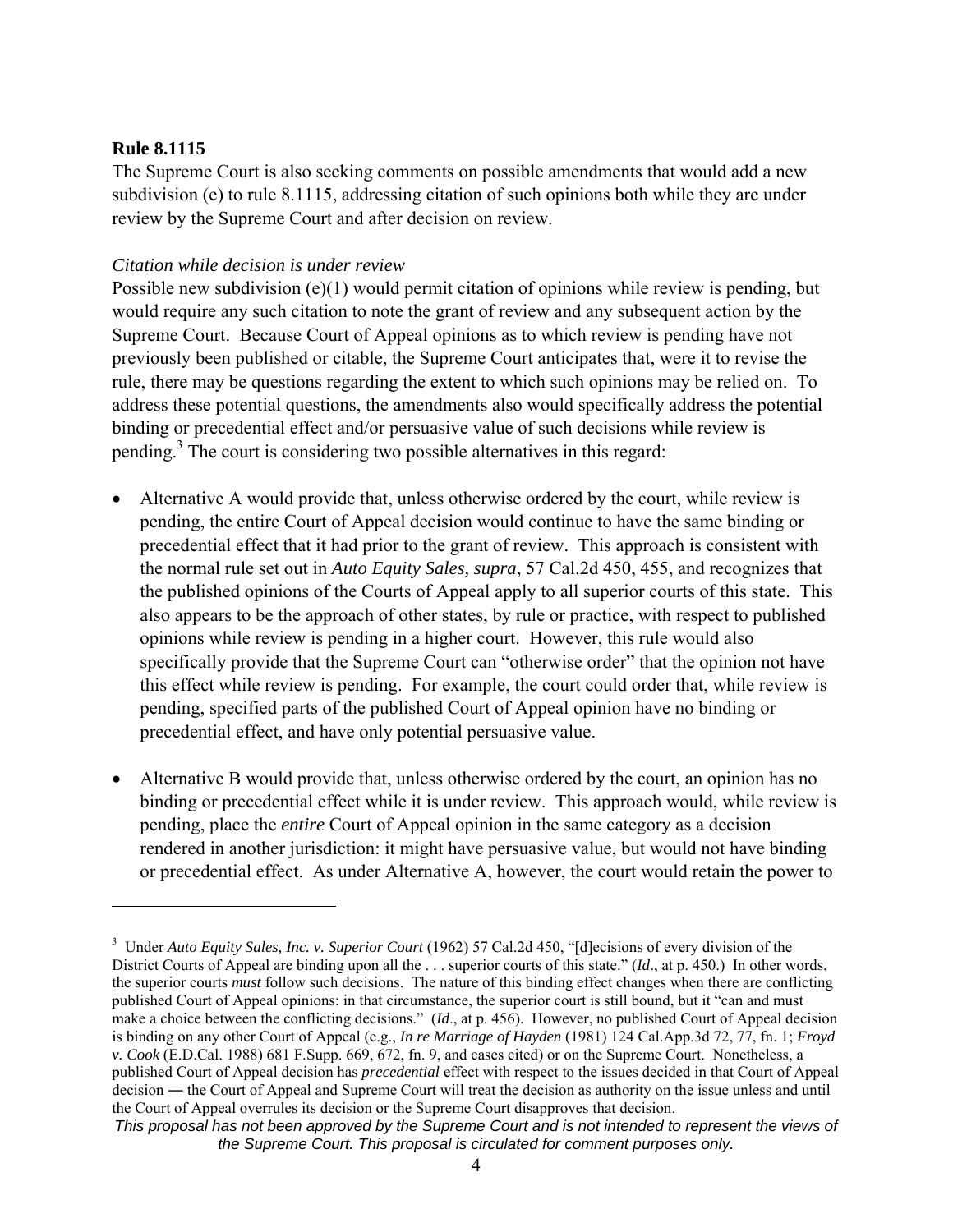"otherwise order." For example, the court could order that, while review is pending, specified parts of the published Court of Appeal opinion have binding or precedential effect.

The court would particularly appreciate comments discussing which of these options would be preferable if the court were to exercise its authority to revise the rules, as well as comments addressing the underlying question of whether the court should change its existing publication practice.

### *Citation after decision on review*

Possible new subdivision (e)(2) would provide that after decision on review by the Supreme Court, a published opinion has binding or precedential effect only to the extent it is not inconsistent with the decision of the Supreme Court or is disapproved by that court. This subdivision would also clarify that the absence of discussion in a Supreme Court decision about an issue addressed in the prior Court of Appeal decision does not constitute an expression of the Supreme Court's opinion concerning the correctness of the result of the decision on that issue, or of any law stated in the Court of Appeal decision with respect to any such issue.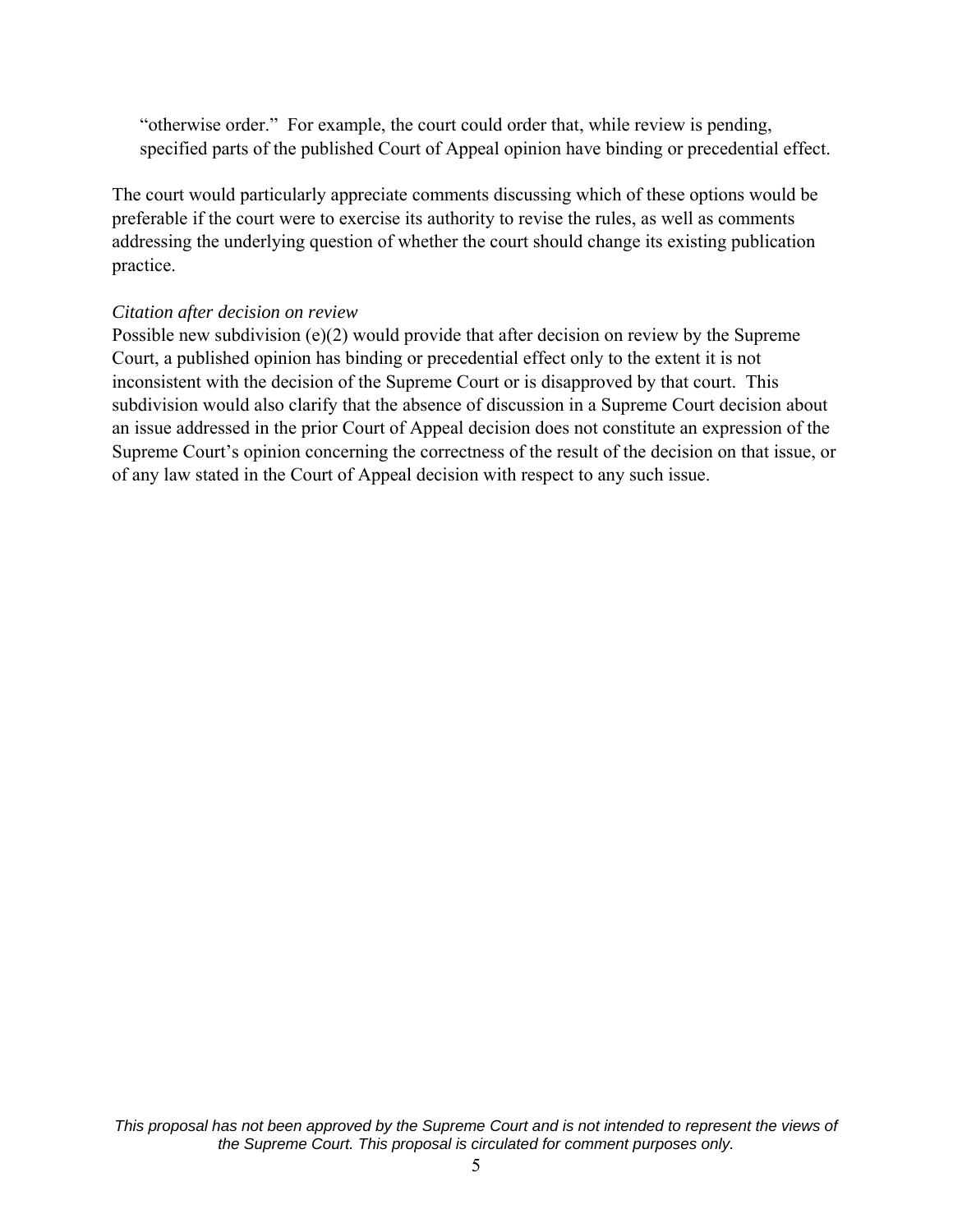|                                                |                   | <b>Title 8. Appellate Rules</b>                                                                                                                                                                                                                                                                                                                                                                                                                    |  |  |  |
|------------------------------------------------|-------------------|----------------------------------------------------------------------------------------------------------------------------------------------------------------------------------------------------------------------------------------------------------------------------------------------------------------------------------------------------------------------------------------------------------------------------------------------------|--|--|--|
|                                                |                   | <b>Division 5. Publication of Appellate Opinions</b>                                                                                                                                                                                                                                                                                                                                                                                               |  |  |  |
| Rule 8.1105. Publication of appellate opinions |                   |                                                                                                                                                                                                                                                                                                                                                                                                                                                    |  |  |  |
|                                                | $(a) - (d) * * *$ |                                                                                                                                                                                                                                                                                                                                                                                                                                                    |  |  |  |
| (e)                                            |                   | <b>Changes in publication status</b>                                                                                                                                                                                                                                                                                                                                                                                                               |  |  |  |
|                                                | (1)               | Unless otherwise ordered under $(2)$ .                                                                                                                                                                                                                                                                                                                                                                                                             |  |  |  |
|                                                |                   | An opinion is no longer considered published if the Supreme Court<br>(A)<br>grants review or the rendering court grants rehearing.                                                                                                                                                                                                                                                                                                                 |  |  |  |
|                                                |                   | Grant of review by the Supreme Court of a decision by the Court of<br>(B)<br>Appeal does not affect the appellate court's certification of the opinion<br>for full or partial publication under rule 8.1105(b) or rule 8.1110, but<br>any such Court of Appeal opinion, whether officially published in hard<br>copy or electronically, must be accompanied by a prominent notation<br>advising that review by the Supreme Court has been granted. |  |  |  |
|                                                | (2)               | The Supreme Court may order that an opinion certified for publication is not<br>to be published or that an opinion not certified is to be published. The<br>Supreme Court may also order publication of an any opinion, in whole or in<br>part, at any time after granting review.                                                                                                                                                                 |  |  |  |
| $(f)$ * * *                                    |                   |                                                                                                                                                                                                                                                                                                                                                                                                                                                    |  |  |  |
|                                                |                   | <b>Advisory Committee Comment</b>                                                                                                                                                                                                                                                                                                                                                                                                                  |  |  |  |
|                                                | published.        | <b>Subdivision (e).</b> This subdivision specifically provides that the Supreme Court can order that an<br>opinion certified for publication, including an opinion under review by that court, not be                                                                                                                                                                                                                                              |  |  |  |
|                                                |                   | Rule 8.1115. Citation of opinions                                                                                                                                                                                                                                                                                                                                                                                                                  |  |  |  |
|                                                | $(a) - (d) * * *$ |                                                                                                                                                                                                                                                                                                                                                                                                                                                    |  |  |  |
| <u>(e)</u>                                     |                   | When review of published opinion has been granted                                                                                                                                                                                                                                                                                                                                                                                                  |  |  |  |
|                                                | (1)               | While review is pending                                                                                                                                                                                                                                                                                                                                                                                                                            |  |  |  |